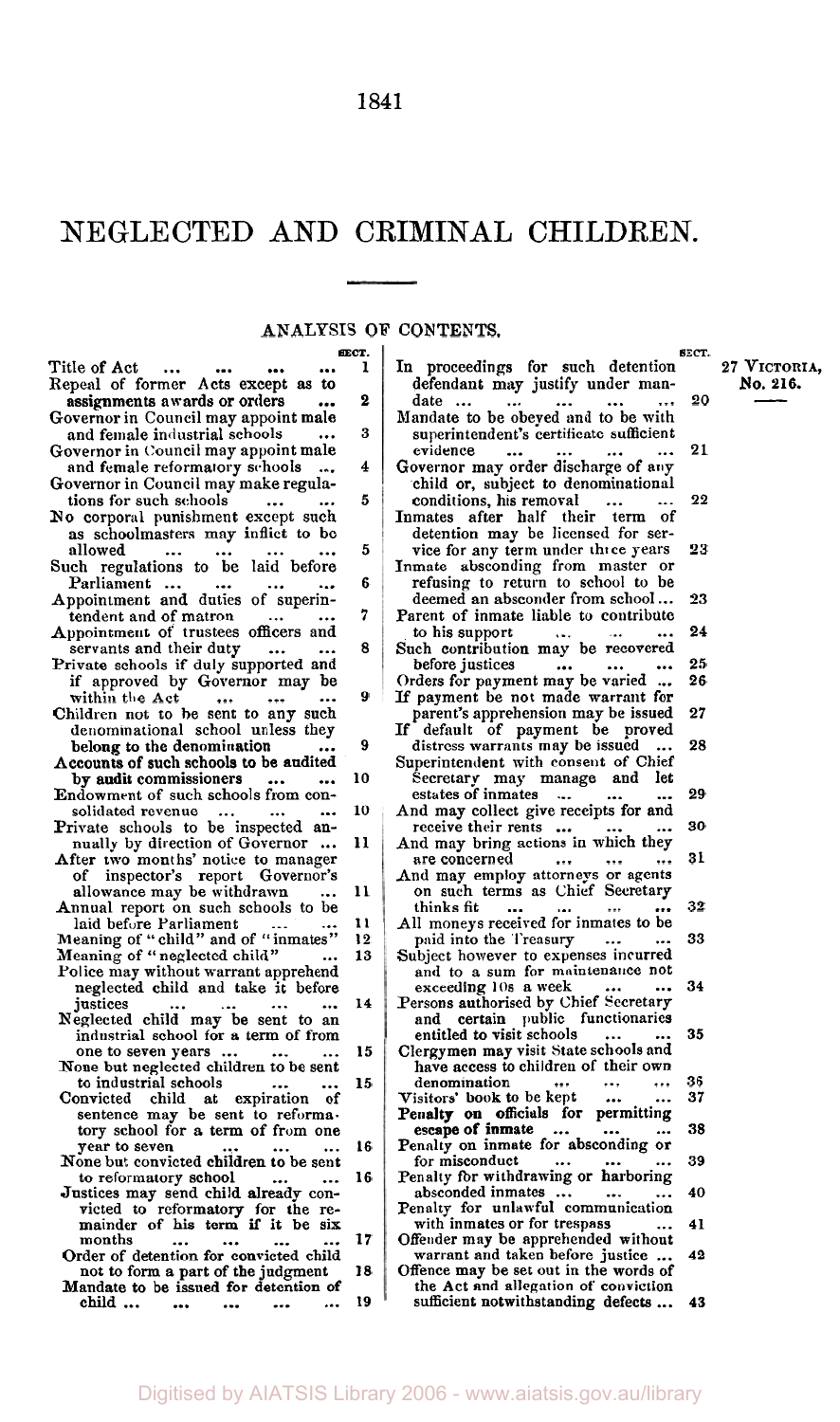**father or guardian ...** ... ... 44<br>ssignment may be varied ... ... 44 Assignment may be varied **Court may refuse application with taken and counsel** and **attorney** may **be assigned ...** ... ... ... 46<br> **Execution** of sentence not to be

An Act for the amendment of the Law relating to Neglected and Criminal Children. [ 2nd *June* 1864.]

 $\Lambda$  HEREAS it is expedient to provide for the care and custody of " neglected" and " convicted" children, and to prevent the commission of crime by young persons : Be it therefore enacted by the Queen's Most Excellent Majesty by and with the advice and consent of the Legislative Council and Legislative Assembly of Victoria in this present Parliament assembled and by the authority of the same as follows (that is to say) :—

**1.** This Act shall be called and may be cited as " *The Neg- lected and Criminal Children's Act* **1864."** 

**2.** Tne Act mentioned in the First Schedule hereto shall be and the same is hereby repealed : but such repeal shall not affect any assignment award or order made under the authority of the said Act.

**3.** It shall be lawful for the Governor in Council to establish for the purposes of this Act industrial schools; and every such school shall be occupied by and used for males or females exclusively as the Governor in Council may direct.<sup>(a)</sup>

**4.** It shall be lawful for the Governor in Council to establish for the purposes of this Act reformatory schools; and every such school shall be occupied by and used for males or females exclusively as the Governor in Council may direct.

Governor in **5.** It shall be lawful for the Governor in Council from time to Council to make time as occasion may require to make regulations for the conduct **regulations. Council to make** time **as** occasion may require to make regulations for the conduct management and supervision of such schools **as** aforesaid, and the employment education and correction of the children detained therein, and such regulations from time to time to amend vary or annul ; but no such regulation as aforesaid shall include or permit any corporal punishment, except such as may be lawfully inflicted by schoolmasters.

> **6.** All such regulations as aforesaid shall be laid before both Houses of Parliament within fourteen days after the making thereof if Parliament be sitting, and if Parliament be not sitting then within fourteen days after the next meeting of Parliament.

Superintendent **7.** It shall be lawful for the Governor in Council from time to and matron and time to appoint some fit and proper persons to be respectively and matron and time to appoint some fit and proper persons to be respectively superintendent and matron of every such school respectively ; and

*(a) See 38* **Vict. No. 495 s.** *3, "Neglected and Criminal Children (Amendment)," post,* **p. 185s.** 

**Title of Act.** 

**Repeal of 13 Vict. No. 31. First Schedule.** 

**Industrial established.**  *schools* **to be** 

**Reformatory established. schools to be** 

**Regulations to be Iaid before Parliament.**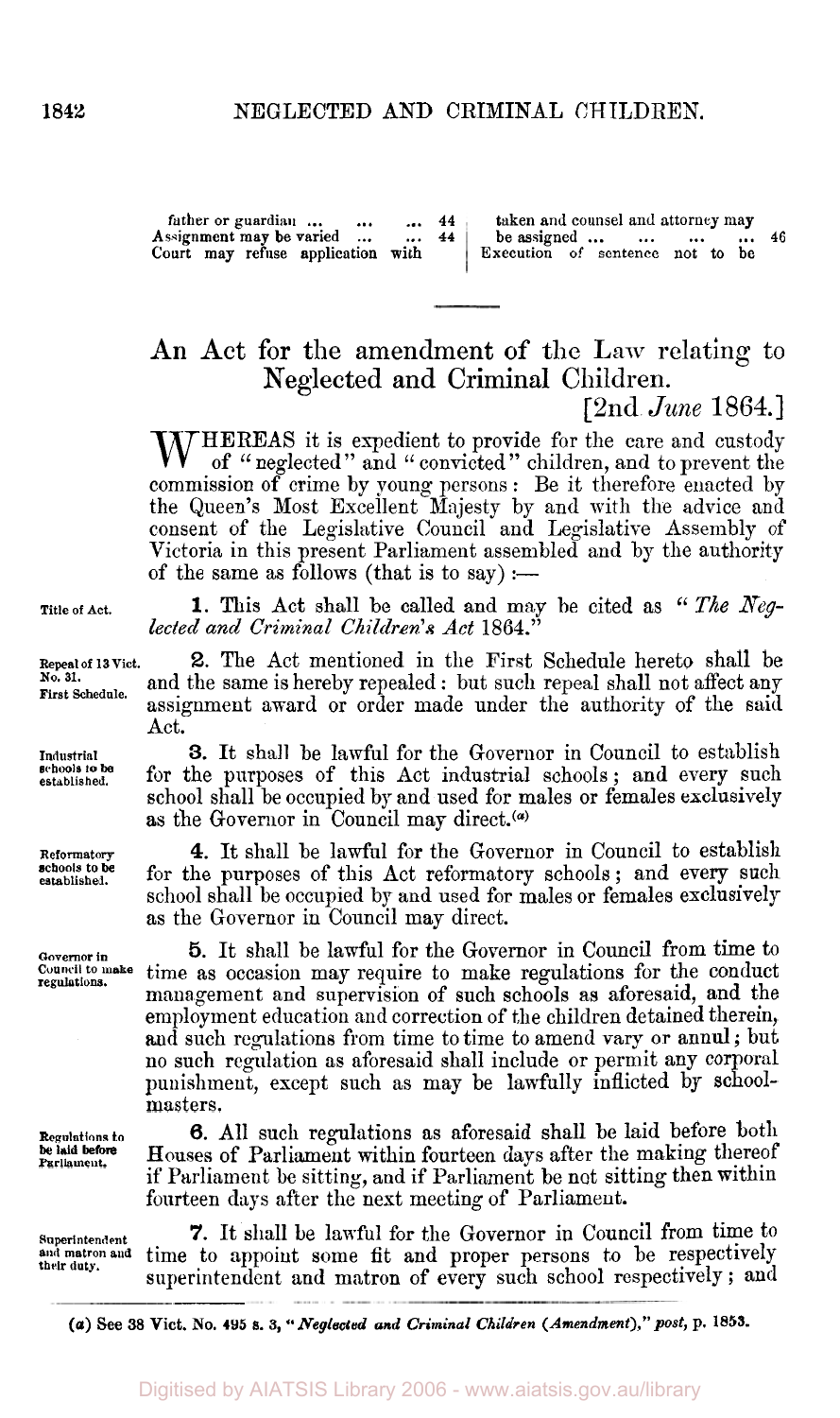it shall be the duty of such persons to observe and carry into execu- 27 VICTORIA, tion the several provisions of this Act and the regulations to be made as aforesaid, and also to obey and execute any mandate which may be issued as hereinafter mentioned. **No. 216.** 

time to appoint such number of fit and proper persons as may be **their duty.**  *8.* It shall be lawful for the Governor in Council from time to **Teachers officers and servants and**  necessary to be teachers officers and servants at every such school : and it shall be the duty of every such person to obey all lawful and reasonable orders and directions of the said superintendent and matron respectively in the execution of this Act.

**9.** If any school shall be established by private contributions Private schools and shall be likewise supported to the extent hereinafter mentioned act. by private contributions and shall be approved by the Governor in Council for the purposes of this Act, the same shall, for the purposes hereinafter mentioned and until such approval shall be withdrawn, be deemed to be an industrial school or a reformatory school **(as** the case may be) within the meaning of this Act: but if any such school shall be supported for any one or more than one religious denomination exclusively, no child shall be sent to the same unless he or she shall be a member of such denomination or of one of such denominations if more than one ; and every order approving such school shall state the denominations (if any) for which the same is supported.

**10.** The accounts of every school established by private contri- Accounts of such butions as in the last section mentioned shall be audited once at **audited**. least in every year by the Commissioners of Audit, who for the purposes of such audit shall have all the powers conferred on such commissioners by any law now or hereafter to be in force respecting the collection and audit of the public moneys and accounts. Provided that such school accounts shall be kept separate ; and the accounts of the industrial shall be kept distinct from those of the reformatory schools. Every such school shall be entitled to receive out of the **Endowment** out consolidated revenue a sum equal to twice the amount, exclusive of **of consolidated revenue**  any sums contributed by parents or step-parents **as** hereinafter mentioned, which the Commissioners of Audit shall certify to have been collected and received by private contributions for the said school **and** to have been expended in the maintenance **of** the children therein for and during the preceding year. Provided always that the total amount to be granted out of the consolidated revenue to any such school shall not exceed a sum calculated at the rate of five shillings per week for every child maintained in such school in accordance with the provisions of this Act during the preceding year or any part thereof.

**11.** The Governor in Council shall direct a report of the condi- **Inspection of**<br> **propagament** and recrulations of overy such school as is in the **Pivate schools**. last preceding section mentioned to be made to him at least once in c. 113 *s. 5.* each year by such person as the Governor in Council may appoint; and if upon his report the Governor in Council is dissatisfied with the condition management **or** regulations of the school, he may withdraw his approval from such school ; and from and after publication of such withdrawal in the *Government Gazette* the school shall cease to be an industrial **or** reformatory school (as the case may be) within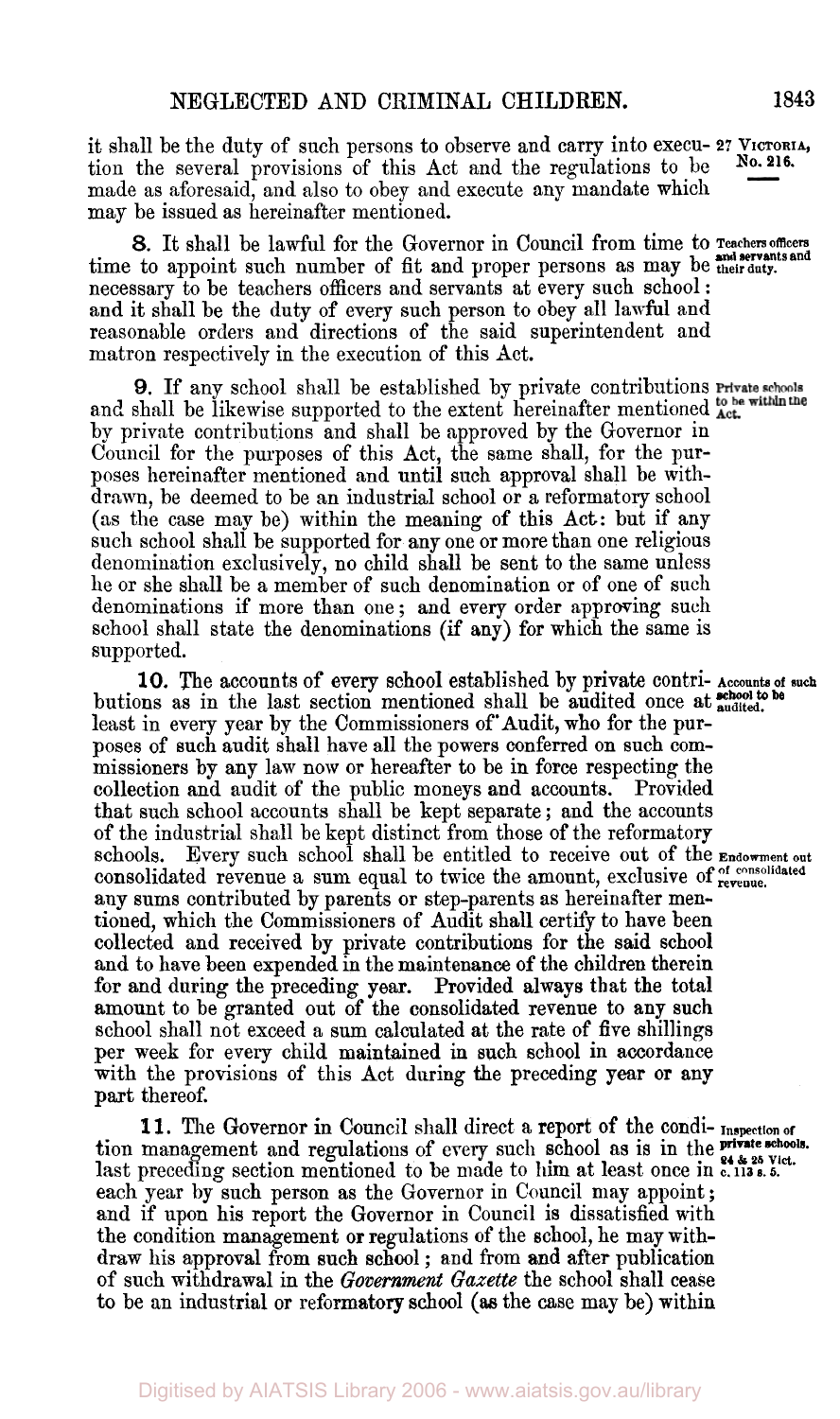<sup>27</sup> VICTORIA, the meaning of this Act and to be entitled to receive aid from the No. 216. consolidated revenue Provided nevertheless that the Governor in consolidated revenue. Provided nevertheless that the Governor in Council shall not withdraw his approval of any school as aforesaid until after the lapse of two months from the time that a duplicate of the report aforesaid shall be transmitted to the superintendent matron or managers of such school. in whose department this Act may for the time being be administered shall yearly lay before Parliament a report of the condition management and regulations and a general account of the receipts and expenditure of all such schools up to the last day of December next preceding.

**who to** be dren" **and**<br>" inmates." deemed " chil-

**What children to be deemed neglected 24** & **25 Vict. c. 113 s. 9. 29** *&* **30 Vict. c. 118 s. 14.** 

12. Every boy and girl under the age of fifteen years shall be deemed to be a " child" within the meaning and for the purpose of this Act: and in case there shall be no satisfactory evidence of the age of any such boy or girl, the opinion<sup>(a)</sup> of the court or justice dealing with him or her under the provisions hereinafter contained shall be sufficient proof of his or her age : and every person detained (under the provisions hereinafter contained) in any such school as aforesaid shall be deemed to be an "inmate"<sup>(b)</sup> thereof within the meaning of this Act.

**13.** Every child who answers to any of the descriptions hereinafter mentioned shall be deemed to be a "neglected child" $\omega$  within the meaning and for the purposes of this  $Act :=$ 

- (I.) Any child found begging or receiving alms or being in any street or public place for the purpose of begging or receiving alms :
- (II.) Any child who shall be found wandering about or frequenting any street thoroughfare tavern or place of public resort or sleeping in the open air and who shall not have any home or settled place of abode or any visible means of subsistence :
- (III.) Any child who shall reside in any brothel or associate or dwell with any person known or reputed to be a thief prostitute or drunkard or with any person convicted of vagrancy under any Act now or hereafter to be in force :
- *(IV.)* Any child who having committed an offence punishable by imprisonment or some less punishment ought nevertheless in the opinion of the justices (regard being had to his age and the circumstances of his case) to be sent to an industrial school :
- **(V.)** Any child whose parent represents that he is unable to control such child and that he wishes him to be sent **to**  an industrial school and gives security to the satisfaction of the justices before whom such child may be brought for payment of the maintenance of such child in such school :

**<sup>(</sup>a) Under this section the magistrate is not bound to take any evidence at all of the child's**  *age;* **he may form his "opinion" of the age of the child, not only when conflicting or meagre evidence has been** '' **unsatisfactory," but also 1853. when there is no evidence at all-the words** " **unsatisfactory evidence" including in their** 

scope "no evidence at all."-In re Brazenall, **3 W. W.** & **a'B. (L.), 76.**  *(b)* **See 38 Vict. No. 495** *s. 2, "Neglected* 

*and Criminal Children (Amendment)," post,* **p.** 

*<sup>(</sup>c)* **See 38 Vict. No. 495** *s. 6, "Neglected and Criminal Children (Amendment)," post."* **p. 1854.**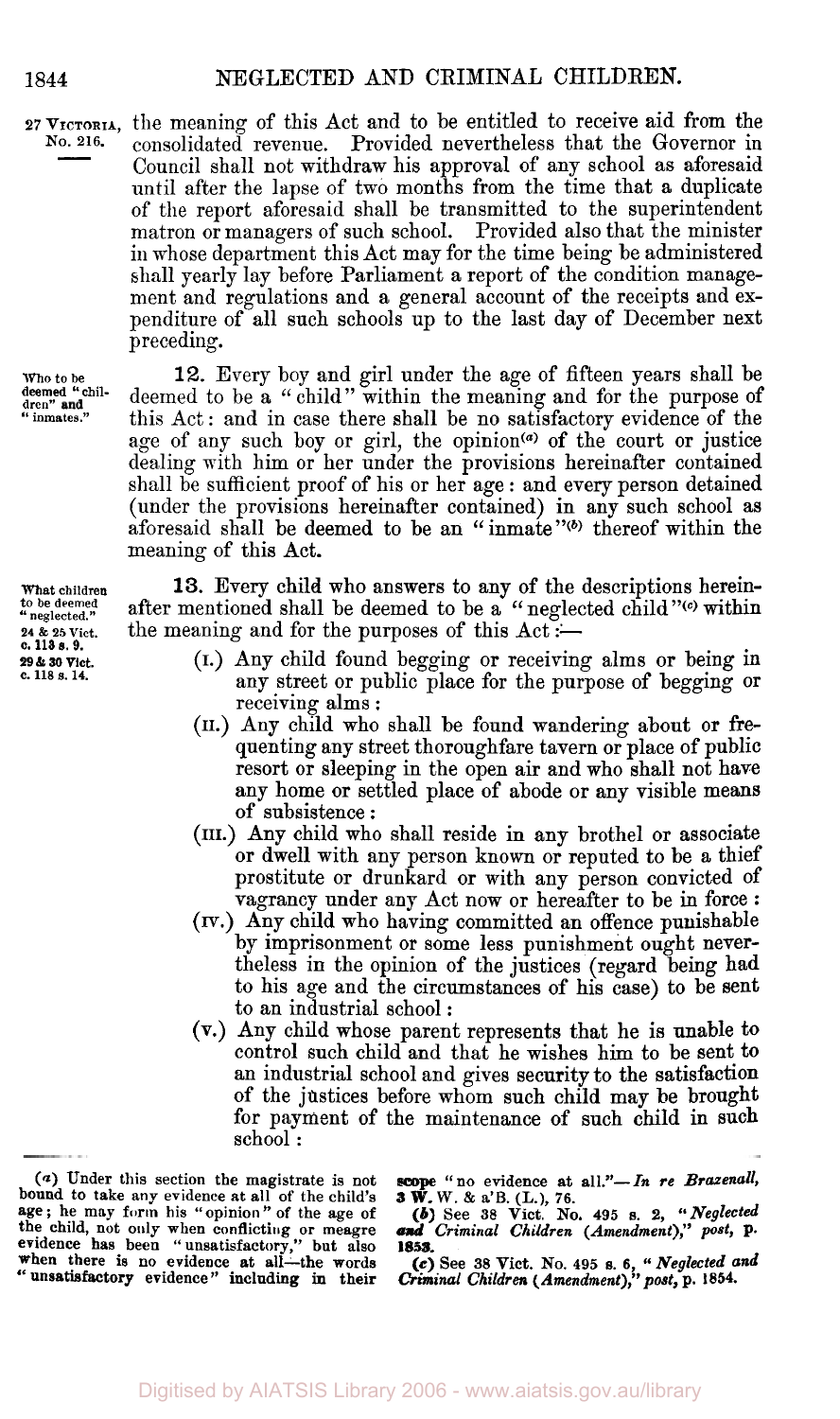(VI.) Any child who at the time of the passing of this Act 27 VICTORIA, shall be an inmate of the home commonly known as the Immigrants' Home. **No. 216.** 

**14.** Every child who shall be found by any constable under **Neglected children may be** circumstances which make such child a " neglected child" within **taken before**  the definition aforesaid may be immediately apprehended by such **justices.**  constable without any warrant, and forthwith taken before some two or more neighboring justices to be dealt with according to this Act.

15. Whenever any child shall be brought before any two or **Neglected child** more justices and charged with being a "neglected child," the said dren to be justices shall proceed to hear the matter of the said charge ; and if the same shall be established to the satisfaction of the said justices, it shall be lawful for them to direct such child to be sent forthwith to any one of the said industrial schools occupied by and used for his or her sex to be there detained for not less than one year nor more than seven years : and no child except a " neglected child'' within the meaning of this Act shall be sent to or maintained in any industrial school.

punishable by law either upon information or summary conviction, detained. it shall be lawful for the judge or chairman of the court before which **17** *&* **18 Vict.**  or for any two or more justices by whom such child shall be so con- c. 86 s. 2. victed, in addition to the sentence which may then and there be passed as a punishment for the said offence, to direct such child to be sent at the expiration of such sentence to any one of the said reformatory schools occupied by and used for his or her sex, to be there detained for not less than one year nor more than seven years : and no child except **a** " convicted" child within the meaning of this Act shall be sent to or maintained in any reformatory school. 16. Whenever any child<sup>(a)</sup> shall be "convicted" of any offence convicted chil-

under this Act any child shall be imprisoned under sentence for an **to be detained.**  offence punishable either upon information or summary conviction, the keeper of the gaol wherein such child shall be imprisoned shall take such child before two or more justices, who may if they think fit direct such child to be sent to and detained in any one of the said reformatory schools in like manner as if such child had been committed by them after the passing of this Act. Provided always that no such child as last aforesaid shall be sent to or detained in **any** reformatory school unless the unexpired term of imprisonment of such child shall be at least six months, nor for any longer period than such unexpired term. **17.** If at the time when any reformatory school is established **Children in gaols** 

**18.** When the judge or chairman of any court or any two or **Order not to form**  more justices shall direct any "convicted child" to be detained under part of judgment. the provisions of this Act, such direction shall not be included in or form any part of the judgment or adjudication of such court or justices ; but shall be a distinct and collateral proceeding.

19. Whenever any child shall be directed to be detained in any Mandate for school established under this Act, the judge chairman or justices second Schedule.

*<sup>(</sup>a)* **As to age of** '' **convicted" child, see** *38* **Vict.**  *Neglected and Criminal Children*  **No. 495 s.** *8, (Amendment)," post,* **p. 1854.**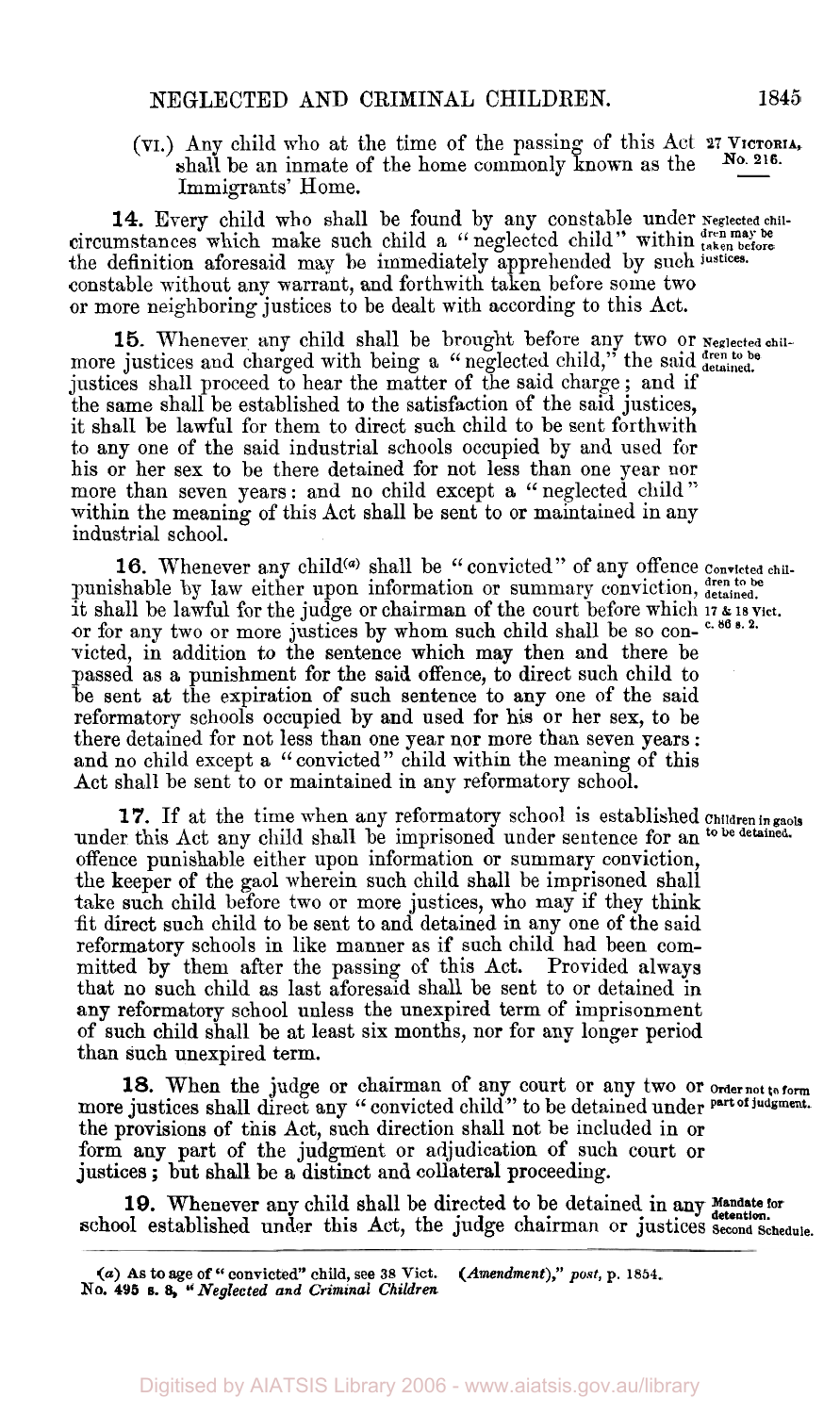### 1846 NEGLECTED **AND** CRIMINAL CHILDREN.

**27** VICTORIA, shall issue a mandate<sup>(a)</sup> in such one of the forms contained in the No. 216. See and Schedule of this Act as shall be applicable to the sees. Second Schedule of this Act as shall be applicable to the case.

**Mandate to be <sup>a</sup>20. In** every action for anything done in obedience to any such mandate as aforesaid by any person to whom the same may be directed or by any other person by his authority or command, it shall be sufficient for the defendant to justify under such mandate alone without setting forth the previous proceedings, in like manner as any sheriff can and may justify under any writ of execution issued out of the Supreme Court in any civil action; and proof of the matters alleged shall be sufficient evidence in support of such plea.

**Mandate to be 21.** Every mandate issued under this Act shall be executed and **above and to be. and** obeyed by the persons to whom the same is directed and delivered, and shall be sufficient authority for the detention of the child therein mentioned according to the exigency of such mandate : and the production thereof, accompanied by a statement signed by the superintendent or matron of any industrial or reformatory school that the child named in such mandate was duly received into and is at the signing thereof detained in such school or has been otherwise disposed of according to lam, shall in all proceedings whatsoever be sufficient evidence of the facts by this Act required to be stated in such mandate and of the subsequent detention and identity of the child named therein.

> **22.** Notwithstanding the provision lastly hereinbefore contained, it shall be lawful for the Governor in Council at any time during the detention under the provisions of this Act of any such inmate as aforesaid to release such inmate from the industrial or reformatory school in which he or she may be detained (and he or she shall upon the production of such order in council be discharged accordingly), and to remove any such inmate from any industrial or reformatory school maintained at the sole expense of the State to any other industrial or reformatory school as last aforesaid, or from any industrial or reformatory school partly maintained by private contributions to any other such school as last aforesaid. But no inmate shall be transferred from any industrial or reformatory school partly maintained by private contributions to any other such school unless he or she shall be a member of the denomination or one of the denominations by which the said last-mentioned school shall be partly maintained.

**Children may be 23.** Notwithstanding anything hereinbefore contained, it shall put out to service be lawful for the Governor in Council to place any inmate of any ditions. **industrial or reformatory school on trial with some person to be** named in the license hereinafter mentioned who shall be willing to receive and take charge of and qualified to provide for and take care of such inmate ; and to grant to such inmate a license to reside with the person so to be named therein as aforesaid for any term not exceeding three years unless sooner called upon by the Governor in Council to return to the said school, and to require such inmate to return **t0** the said school at any time during the said term unless he or she shall have been previously discharged as aforesaid. And any inmate having such license who shall abscond from the person named

*(0a)* **See 38 Vict. NO. 495 s. 9,** *Neglected and CriminaI Children (Amendment)," post,* **p. 1854.** 

**defence to actions** 

**obeyed and to be evidence of** 

**Power to discharge child.** 

**<sup>17</sup>**& **18 Vict. c** *86* **s. 7.**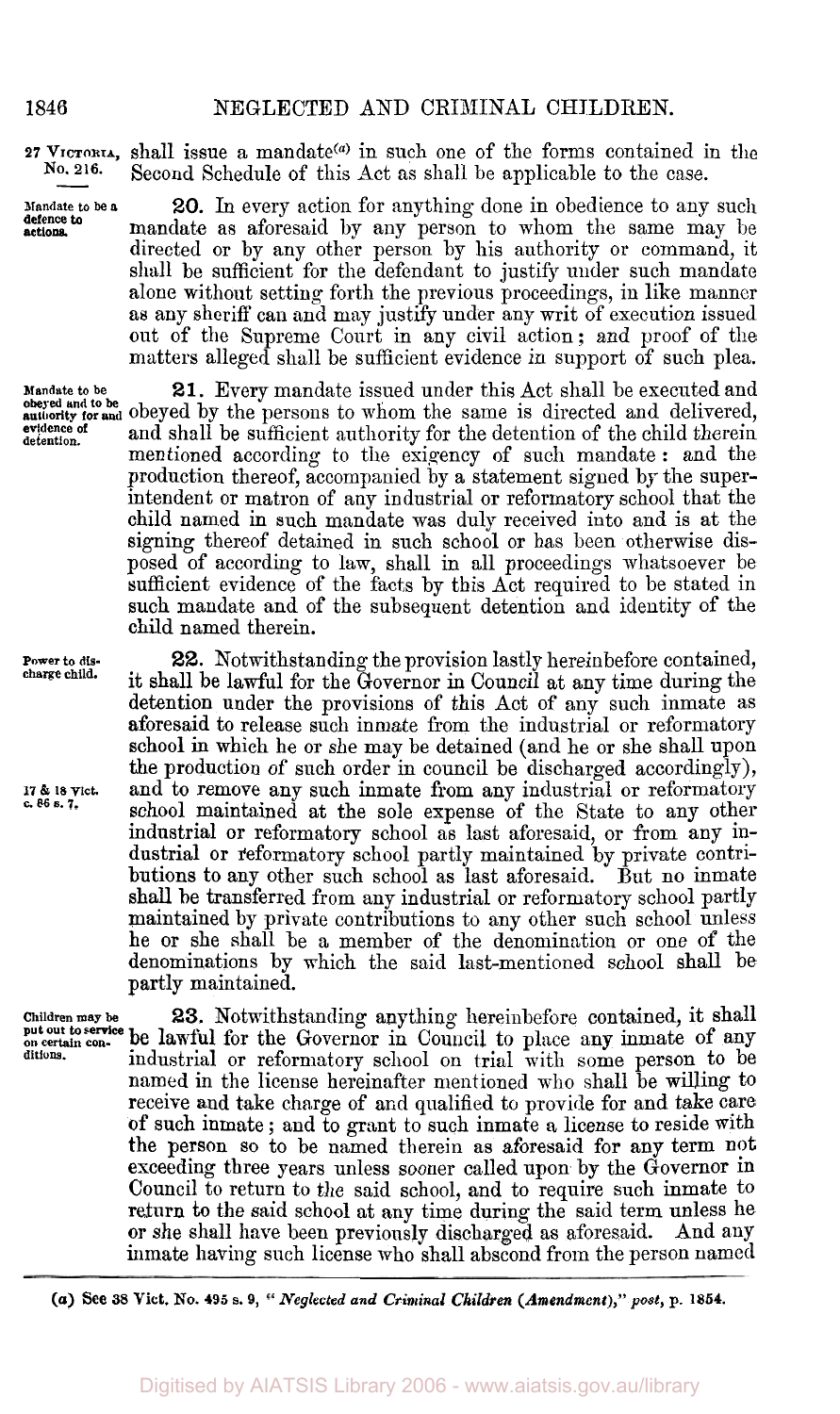therein during such term or shall neglect or refuse to return to the 27 VICTORIA, said school at the expiration of the said term or when required as aforesaid shall be held to have absconded from the said school. Provided always that no such inmate shall be so placed out before the expiration of one-half of the term of detention originally allotted. **No.** 216.

24. The parent<sup>(a)</sup> or step-parent of every such inmate shall (if Parents liable to of sufficient ability so to do) contribute to his or her support while support. so detained; and any constable, or the superintendent of the school where such inmate shall be detained, may apply to a justice for a summons to be served on the alleged parent or step-parent of such person for the purpose of obtaining such contribution.

25. On the return of such summons two or more justices shall order for pay-<br>proceed to hear the matter of the said complaint; and if the relation- ment to be made. ship of the defendant and his ability to contribute to the support of such inmate be proved to the satisfaction of such justices, they may, by an order in the form contained in the Third Schedule to this Act **Third Schedule.**  or to the like effect, adjudge the defendant to pay such weekly sum not exceeding ten shillings for the maintenance of such inmate as such justices shall think fit.

*26.* It shall be lawful for any two justices, on the complaint of **Orders** for **pay- ment may be**  any such parent or step-parent or of any person authorised as afore-  $\frac{mean \cdot m}{varied}$ . said at any time while the first or any subsequent order continues in force, to make further enquiry into such parent's or step-parent's ability to contribute as aforesaid, and to remit or lessen the amount of the meekly payment that shall have been adjudged by the last preceding order or to increase the same if they see cause so to do, so that the amount shall not in any case exceed the weekly sum hereinbefore mentioned. Provided always that when any such further enquiry shall have taken place, such justices shall make an order in the form contained in the Fourth Schedule to this Act or to the like **Fourth Schedule.**  effect.

*27.* Whenever after the making of any such order as aforesaid **If weekly sum not paid parent** it shall be made appear to any justice by a complaint in writing and may **be appre-**upon oath that any weekly sum to be paid in pursuance of such order **hended.**  has not been paid, such justice may by warrant under his hand and seal cause such parent or step-parent to be brought before him or some other justice to answer the said last-mentioned complaint.

ceed to hear the matter of the said last-mentioned complaint; and **arrears.**  if the same shall be proved to be true, such justice shall proceed to raise levy or enforce payment of the said weekly sums; and the warrants thereupon may be in the form contained in the Fifth Fifth Schedule. Schedule to this Act or to the like effect. *28.* On the return of the said warrant some justice shall pro- *Recovery of* 

29. The superintendent of every industrial and reformatory superintendent school with the consent in writing of the Chief Secretary shall and **may manage** and may manage and demise for any term not exceeding three years the **inmates.**  lands **of** or to which any inmate of such school is seised possessed or entitled ; and shall and may make allowances to and arrangements

**But see 38** Vict. No. **495** *s.* **10,** *"Neglected and Criminal Children (Amendment)," post,* **p. 1854.** 

*<sup>(</sup>a)* **The father of an illegitimate child was not a parent within the meaning** of **this section.-**  *Reg.* **V.** *Gaunt, ex parte Ward,* **3 A.J.R., 39.**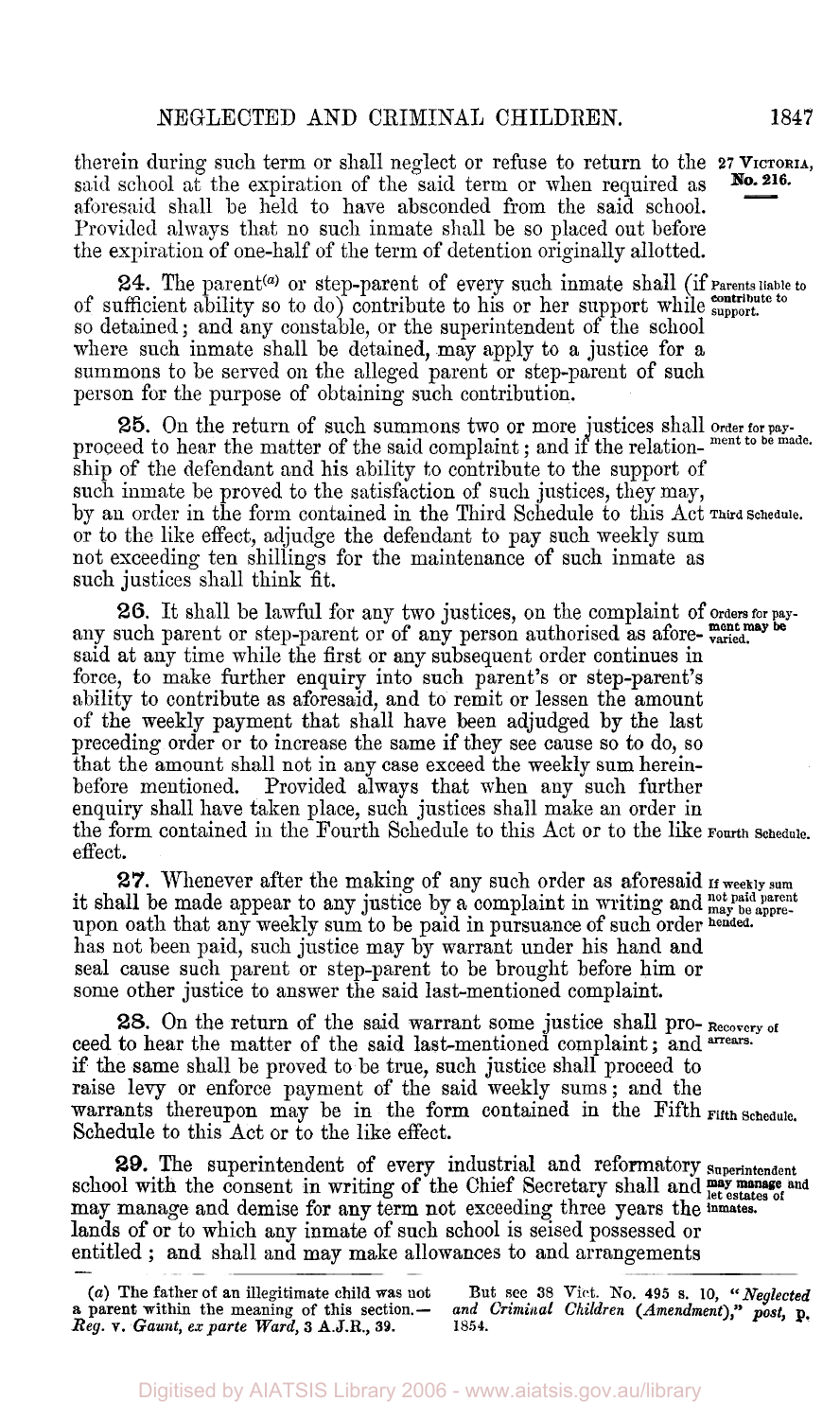## **1818** NEGLECTED AND CRIMINAL CHILDREN.

**<sup>27</sup>VICTORIA,** with all or any of the tenants or occupiers for the time being of the said lands, and accept surrenders of leases and tenancies as fully and effectually as such inmate if of the full age of twenty-one years could do. **No. 216.** 

**their rents. And may collect** 

**30.** The superintendent of every industrial and reformatory school with such consent as aforesaid shall and may demand sue for collect and receive all the rents and profits which shall be due to any inmate of such school, and shall and may give effectual receipts and discharges for such rents and profits or so much thereof as shall be received ; and in case of nonpayment of the said rents and profits or any of them or any part thereof, in the name and on behalf of such inmate may enter into and upon all or any of the lands in respect of which any rents or profits shall be unpaid, and for the same rents and profits and the costs and expenses incurred by or incidental to the nonpayment thereof may distrain, and the distresses then and there found may dispose of in due course of lam ; and may take and use all lawful proceedings and means for recovering and receiving the said rents and profits, and for evicting and ejecting defaulting tenants and occupiers from all or any of the said lands and determining the tenancy or occupation thereof, and for obtaining recovering and retaining possession of all or any of the lands held or occupied by such defaulters.

**31.** The superintendent of every industrial and reformatory school with such consent as aforesaid shall and may in the name and on behalf of any inmate of such school commence and prosecute at law and in equity all actions suits claims demands and proceedings touching any lands estate interest or rights of any inmate of such school or of his tenants therein or thereto, or touching any matter or thing whatsoever in which any such inmate or his real or personal estate or effects may be in any way interested affected or concerned.

**32.** The superintendent of every industrial and reformatory school with such consent as aforesaid shall and may appoint and remove at his pleasure any attorney or agent under him in respect of all or any of the matters aforesaid, upon such terms and for such remuneration as the Chief Secretary shall think fit.

**33.** All moneys, which under or by virtue of this Act shall come to the possession or control of the superintendent of any industrial or reformatory school for or on account or for the use or benefit of any inmate thereof, shall after making the deduction hereinafter mentioned be paid into the Treasury to be disposed of according to  $law<sub>1</sub>(a)$ 

**34.** All expenses lawfully and with the consent in writing of the Chief Secretary incurred by the superintendent of any industrial or reformatory school in executing the trusts or powers reposed in him by this Act for or on behalf or on account of any inmate thereof, and also such weekly sum not exceeding ten shillings as the Chief Secretary shall direct for the maintenance of such inmate, shall and may be deducted from the moneys to be received as aforesaid.

*(a) Wages* **or earnings may be paid into Post Office Savings Bank** ; **see 38 Vict. No. 495 s. 19,**  *" Neglected and Criminal Children (Amendment)," post,* **p. 1855.** 

**And bring actions.** 

**And employ agents.** 

**Rents &c. to be paid into the Treasury.** 

**After making certain deductions.**